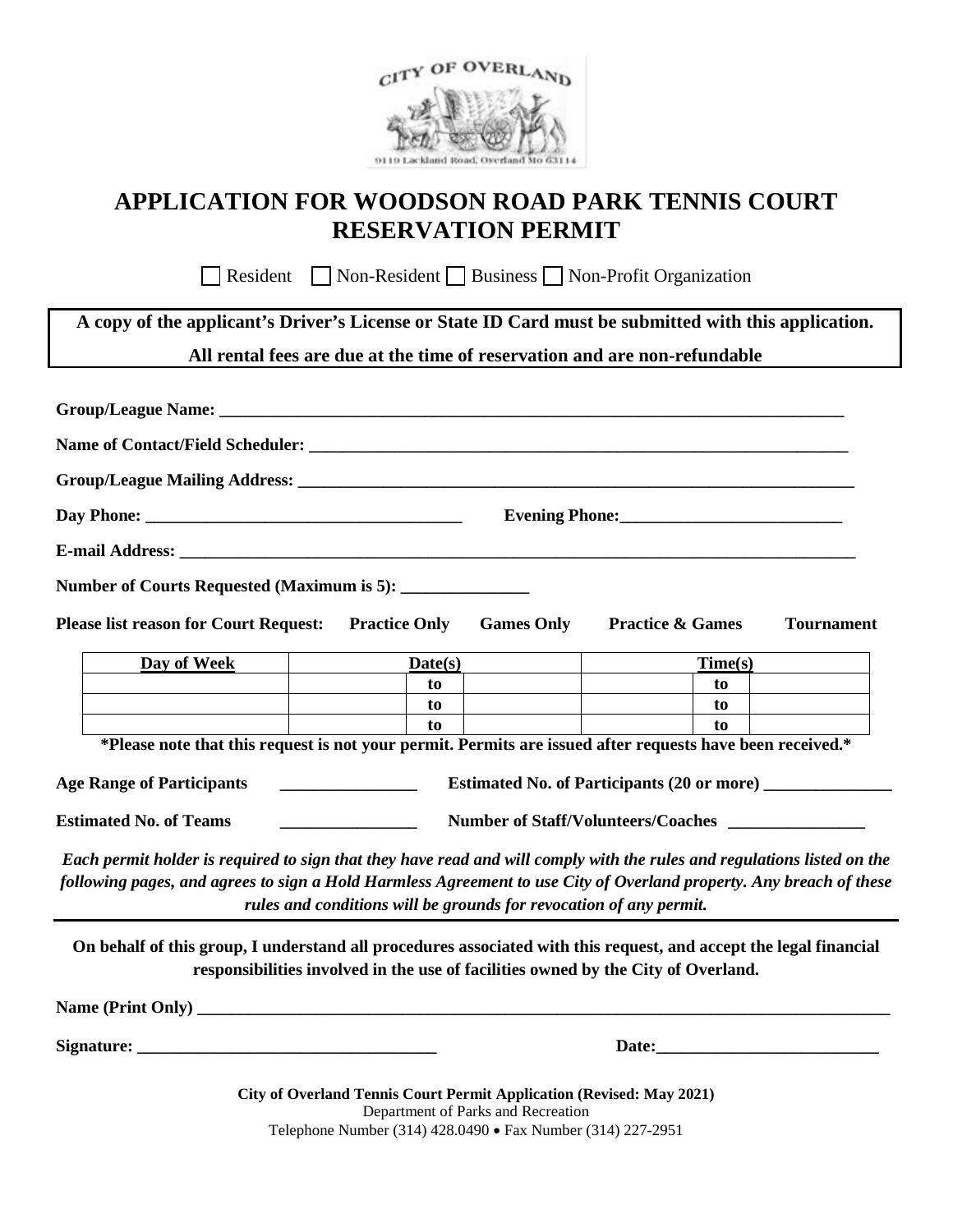

#### **HOLD HARMLESS AGREEMENT**

| <b>APPLICANT INFORMATION (PLEASE PRINT)</b>      |        |                       |           |  |
|--------------------------------------------------|--------|-----------------------|-----------|--|
| Applicant Name & C/O                             |        |                       |           |  |
| Organization Name ( <i>if applicable</i> )       |        |                       |           |  |
| <b>Mailing Address:</b>                          |        |                       |           |  |
| City:                                            | State: |                       | Zip Code: |  |
| Phone #:                                         |        | <b>Email Address:</b> |           |  |
| <b>GENERAL EVENT INFORMATION</b>                 |        |                       |           |  |
| <b>Rental Date:</b>                              |        | <b>Rental Site:</b>   |           |  |
| <b>Rental Times:</b>                             |        | <b>Total Hours</b>    |           |  |
| <b>ACTIVITY TO BE HELD: (DESCRIBE IN DETAIL)</b> |        |                       |           |  |

The Individual / Organization agrees to indemnify, hold harmless, and defend the City of Overland, its elected and appointed officials, employees, agents and successors in interest from all claims, damages, losses and expenses including attorney's fees, arising out of or resulting, directly or indirectly, from the Consultant's (or Consultant's subcontractors if any) performance or breach of the contract provided that such claim damage , loss, or expense is (1) attributable to personal injury, bodily injury, sickness, death, or to injury to or destruction of property, including the loss of use resulting there from, or from negligent acts, errors or omissions and (2) not caused by the negligent act or omission or willful misconduct of the City of Overland or its elected and appointed officials and employees acting within the scope of their employment. This Hold Harmless and Indemnification Clause shall in no way be limited by any financial responsibility or insurance requirements and shall survive the termination of this Contract."

Name of Representative Today's Date

Signature of Representative Facility Contract / Permit Number

**City of Overland Tennis Court Permit Application (Revised: May 2021)** Department of Parks and Recreation Telephone Number (314) 428.0490 • Fax Number (314) 227-2951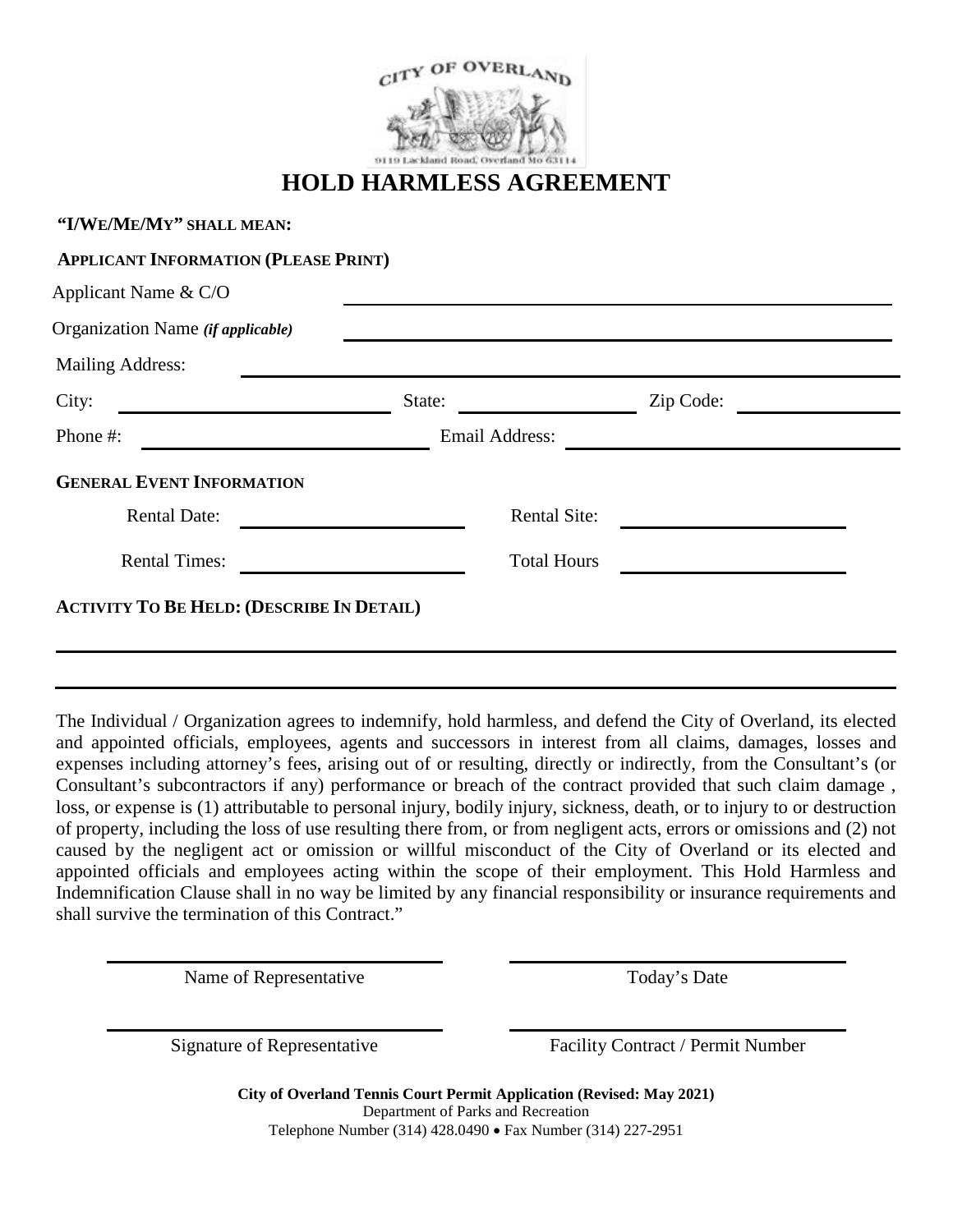## **City of Overland Parks & Recreation**

## **Tennis Court Use, Lighting Policy, & Hold Harmless Agreement**

The City of Overland Parks & Recreation Department has set the following policy to ensure the safety of participants and prevention of long term, irreversible damage to the park, field, court, and/ or facility. The City of Overland, Parks and Recreation Department reserves the right to deny/revoke an activity or event from use of City property and/or require an activity to conclude due to inclement weather, unsafe, poor field and/or court conditions and/or failure to comply to those rules and regulations set forth by the City of Overland.

#### **User Eligibilty:**

Any Ritenour School District Team, Municipal recreation program, youth athletic program or adult athletic program will be eligible for the use of Tennis Courts and lights. Permits are required for schools, corporate organizations, and/or groups of 20 or more participants.

Paid Instructional programs that are sponsored by an eligible youth and/or adult athletic program may be elgible for the use of Tennis Courts and lights, if approved by the Parks and Recreation Director.

#### **Request Procedure:**

All Woodson Road Park Tennis Court Permit requests may be submitted to the City of Overland Parks & Recreation Department. All requests must be submitted to the City of Overland Parks & Recreation Department by the dates listed below:

| <b>SEASON</b>          | <b>DATES COVERED</b>  | <b>REQUEST FORM DEADLINE</b>            |
|------------------------|-----------------------|-----------------------------------------|
| <b>Spring / Summer</b> | March $1 -$ July 31   | <b>July 1st OR UNTIL FILLED</b>         |
| Fall                   | August 1 – October 31 | October 1 <sup>st</sup> OR UNTIL FILLED |

**Tennis Courts will not be available to start reserving until March 1<sup>st</sup>. Once requests have been received, the** Parks & Recreation Department will process each request on a first come, first serve basis. Once a request has been fullfilled, the Parks & Recreation Department will notify user groups with their permits via phone and/or mail. Permits must be in possession of holder during use.

#### **Court Assignment Priorities**

The City of Overland Parks & Recreation Department uses the following priority and ranking when determining Court allocations:

- 1. City of Overland Parks and Recreation Department
- 2. Ritenour School District
- 3. Resident Youth Groups (20 or more participants)
- 4. Resident Adult Groups (20 or more participants)
- 5. Non- Resident Groups (20 or more participants)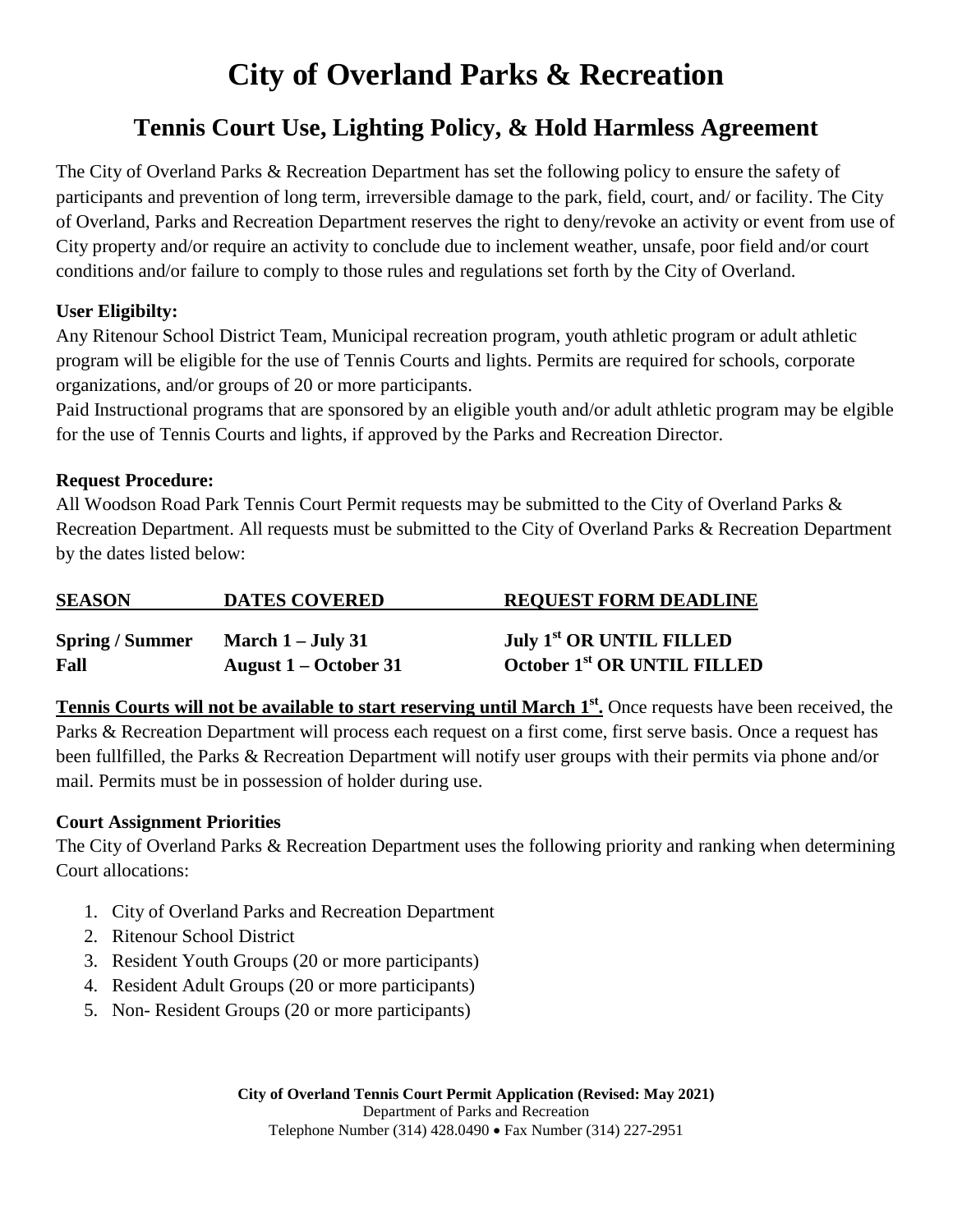#### **Light Use Policy:**

Lights are solar powered and will be eligible to activiate once the sun has set. To activiate the lights, please push the button on the light pole to turn on the lights. Lights are time sensitive and may need to be activiated more than once. Lights will shut down for the night at approximately 10:30 pm. It is recommended to end your game or activity by 10:15 pm to allow time to gather items and exit the premises safely. There is no charge for use of lights at the Tennis Courts.

#### **Insurance**

A certificate of Liability Insurance is required from all user groups participating in scrimages and/or games on City property, and shall list the "City of Overland" as additional insured on the Liability Insurance Policy. The certificate of liability should be in the amount of not less than \$1,000,000 per occurrence and the aggregate limit in the amount of not less than \$3,000,000 per occurrence. Coverage confirmation must be submitted on a current "Certificate of Liability Insurance" form. The Named Insured on the evidence of insurance must match the name on the contract. The Description of Operations /Locations/ Vehicles must list the event name, event date(s), and the location of the event. Liability coverage must be on an "occurrence" form. The certificate of liability insurance shall The Certificate shall provide the City of Overland with a minimum thirty (30) days written notice of any cancellation, suspension or material change in coverage. All users groups participating in scrimages and/or games without proper documentation on file with the City of Overland Parks & Recreation Department will receive a fine and may result in the loss of scheduling privledges based on the severity and number of occurrences, including the cancellation of remaining dates for both games and practices at the discretion of the Parks & Recreation Department.

- Please use the following address for Certificate holder:
	- a. City of Overland
	- b. 9119 Lackland Road
	- c. Overland, MO 63114

#### **Weather Cancellation**

The following weather conditions require that all athletic activities on the Tennis Courts to be cancelled.

- 1. Standing puddles of water on Courts
- 2. Footing is unsure and slippery OR Ground is water logged and "squishy"
- 3. Lightening / Severe Weather Storms / Tornado Watch or Warning
- 4. Temperature Advisories for excessive heat or cold temps

#### **Rules & Regulations**

Any organization or user who receives a permit to use the City of Overland facilities shall abide by the following rules:

**TRASH:** Permit holders are responsible to ensure that any trash generated by their group is placed in the proper recepticles at each field location. In cases when recepticles are full or not available, the permit holder is responisble to remove any trash that has acculmulated during their permit time.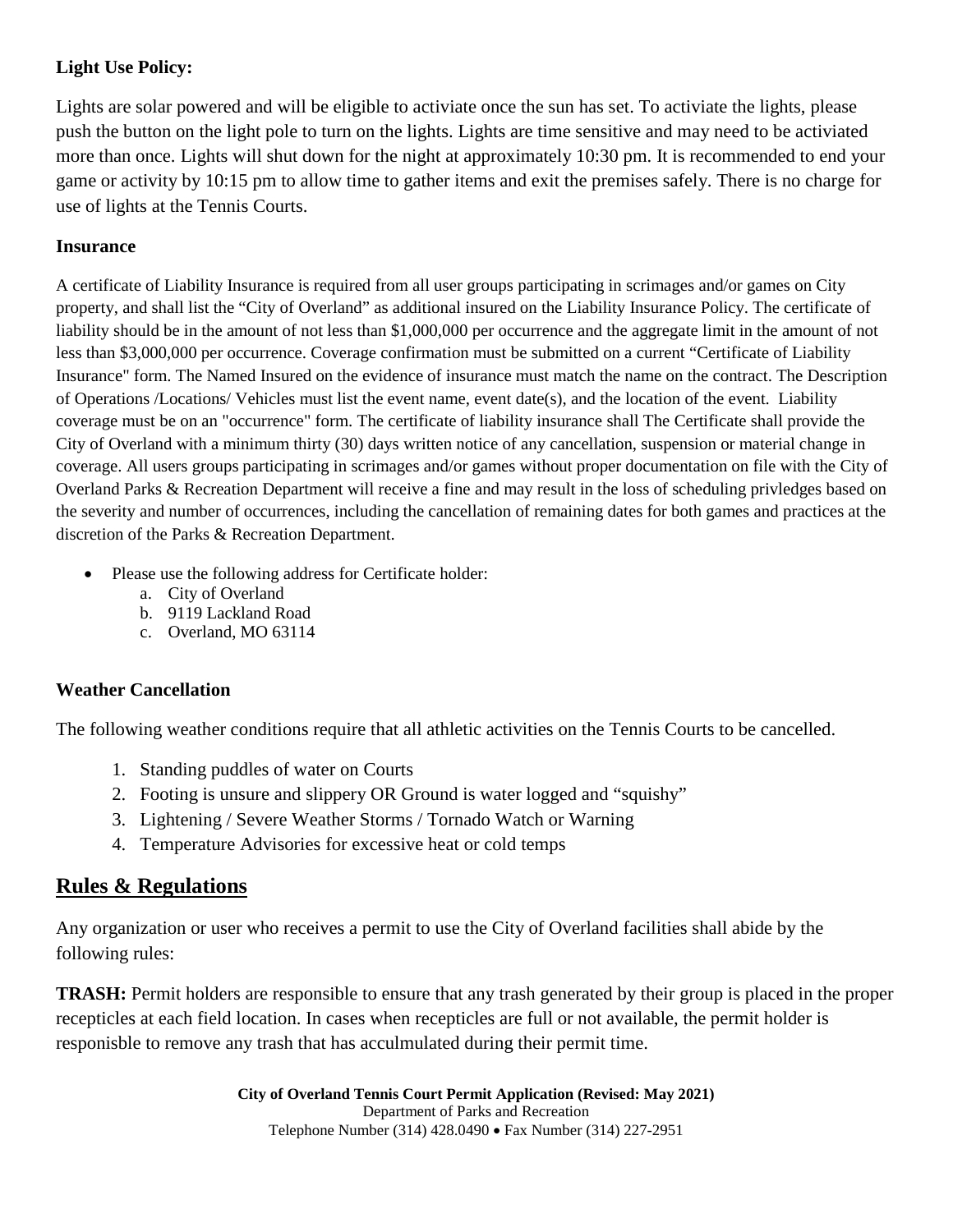**PARKING:** All vehicles associated with the permit holder's organization must be parked legally. All illegally parked vehicles will be ticketed and subject to towing. If the parking lot is full, please advise all users and spectators to seek parking on adjacent streets in legal parking areas. \*\*Vehicles are prohibited from driving onto the grass or service driveways to load and/or unload equipment. \*

**HOURS:** The City of Overland Woodson Road Park Tennis Court Facility opens a half hour before sunrise until 10:30 pm each night, except when signs are posted closing the Tennis Courts for renovations, damage, and or maintenance reasons. Violators can be ticketed and/or fined. The Parks and Rereation Department is located at the Overland Community Center, located at 9225 Lackland Road, Overland, MO 63114. Phone Number: 314-428-0490. Center Hours from Labor Day to Memorial Day are the following: Monday thru Friday 6 am to 9 pm, Saturdays 8 am – 9 pm, and Sundays Noon- 6 pm. Center Hours from Memorial Day to Labor Day (summer months) are the following: Monday thru Friday 6 am – 9 pm , Satudays 8 am – 6 pm, and Sundays we are closed. **If you are unable to reach the Community Center, please call the Police Department at 314-428-1212.** 

**RESTROOMS:** Restrooms are closed for winterization each year from middle of October to Late March. They re-open on April 1<sup>st</sup>. A portable restroom is available onsite if the restrooms are closed.

**DAMAGE TO THE COURTS:** All permit holders are responsible to repair any superficial damage, vandelization, and/or to replace any divots that occur during their use of the courts. Please report court concerns to the Parks & Recreation Department at 314-428-0490.

**DAMAGE TO PARK RESTROOMS AND OTHER PARK AMMENITIES:** All permit holders are responsible to repair any superficial damage, vandelization, and/or to replace any damages that occur during their use of any field / park faciltiy. Please report court concerns to the Parks & Recreation Department at 314- 428-0490.

**ALCOHOL:** Alcohol is permitted by those of legal age but only in an alluminum cans during the designated time set on the Permit. Glass bottles are prohibited in any park within the City of Overland. It is the permit holder's responsibility that any person affiliated with the permitted organization refrains from the use of glass containers.

**DOGS:** No person owning, harboring, or having custody and/or control of a dog without a leash shall not be permitted on the City of Overland's tennis courts or playgrounds at Woodson Road Park.

**BONFIRES:** Permit holders, participants of the event/practice, and guests of the event/practice are prohibited from having a bonfire on City of Overland property during the event/practice without current written permission from the Director of Parks and Recreation for the City of Overland and the Community Fire Marshall.

**STRIPING AND REMOVAL OF EXCESS WATER ON THE COURTS:** The City of Overland does not provide striping services nor removal of excess water on its tennis courts. Permit holders are prohibited from painting and/or chaulking on City property.

**LIABILITY:** The City of Overland carries no medical insurance for users of its facilities. Users participate in the activity at their own risk. Permit holder and/or Organizational group representative will be required to sign a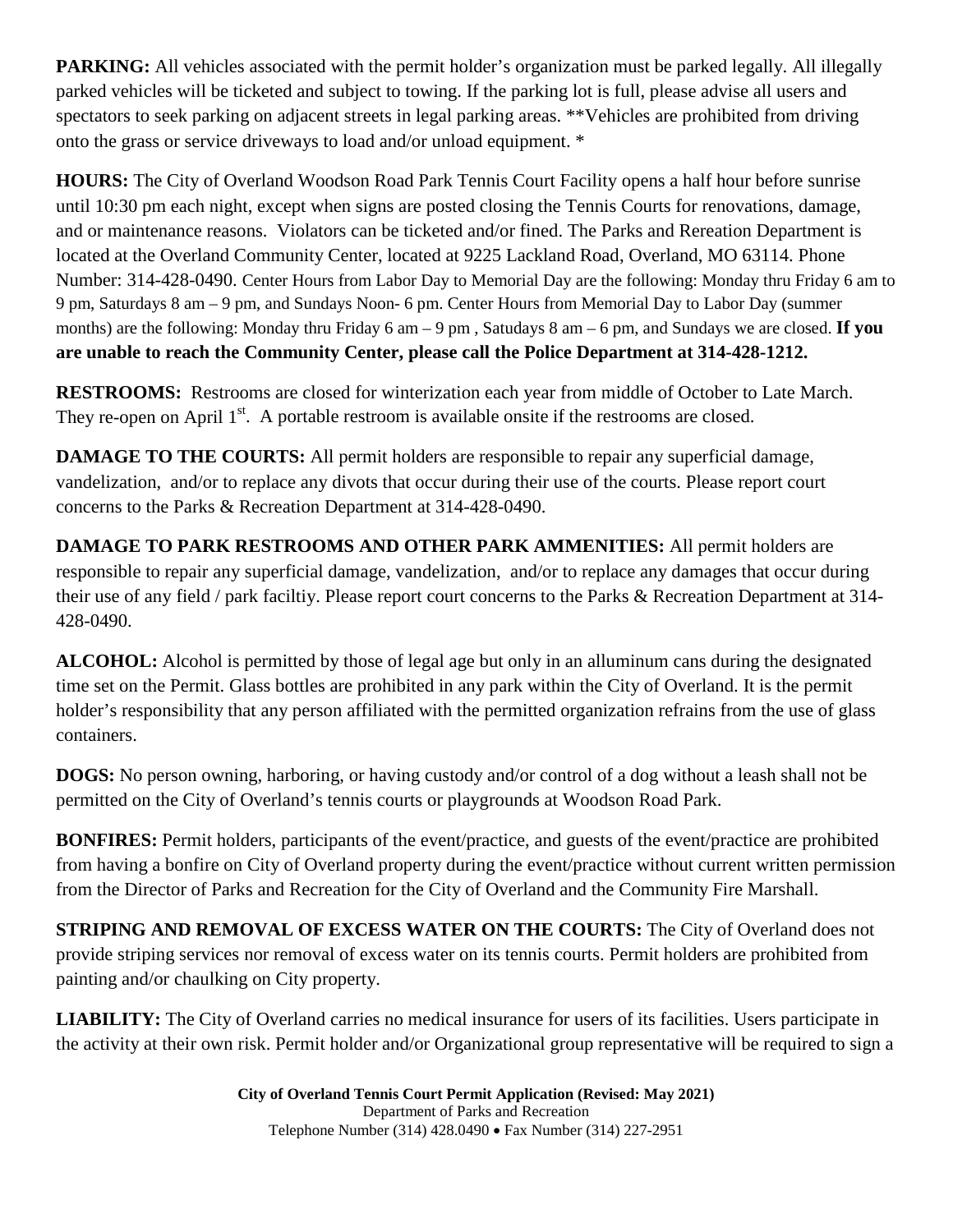Hold Harmless agreement at the same time the Woodson Road Park Tennis Court Permit Request Form is turned into the City of Overland Parks & Recreation Department.

**PERMITS:** A copy of each permit will be provided to the City of Overland Parks & Recreation Department, the City of Overland Police Department, and the City of Overland's Public Works Department in advance of season or event.

### **VIOLATIONS OF THE PARK PERMIT POLICY**

Failure of an Organization or its members to comply with regulations established for use of the City of Overland Park Athletic Field/Faciltiy Property and its surrounding features located within that park shall constitute a violation of this policy.

**FIRST INFRACTION:** A letter is sent to the organization/permit holder noting the concerns of the Parks & Recreation Department.

**ADDITIONAL INFRACTIONS**: May result in the loss of scheduling privledges based on severity and number of occurrences, including the cancellation of remaining dates for both games and practices at the discretion of the Parks & Recreation Department.

**INVESTIGATION:** The City of Overland Parks & Recreation Department will review and investigate reports of violations, and reserves the right to inquire of the Organization concerning the events alleged to have occurred during the period for which that user was issued a permit. By accepting a permit to use the City of Overland facilities, the Organization agrees to cooperate fully in any investigation deemed necessary by the City of Overland Parks & Recreation Department or other authorities.

**SANCTIONS:** Based upon its investigation, the City of Overland Parks & Recreation Department will determine a sanction appropriate to the violation, inlcuding but not limited to:

- I. Revocation of a permit or permits issued to an Organization
- II. Prohibiting use of the Facility by an Organization for an indefinite or specified period of time
- III. Conditioning that Organization's future use of the Facilities on other reasonable terms and conditions such as participation in maitenance and repair of the Facility.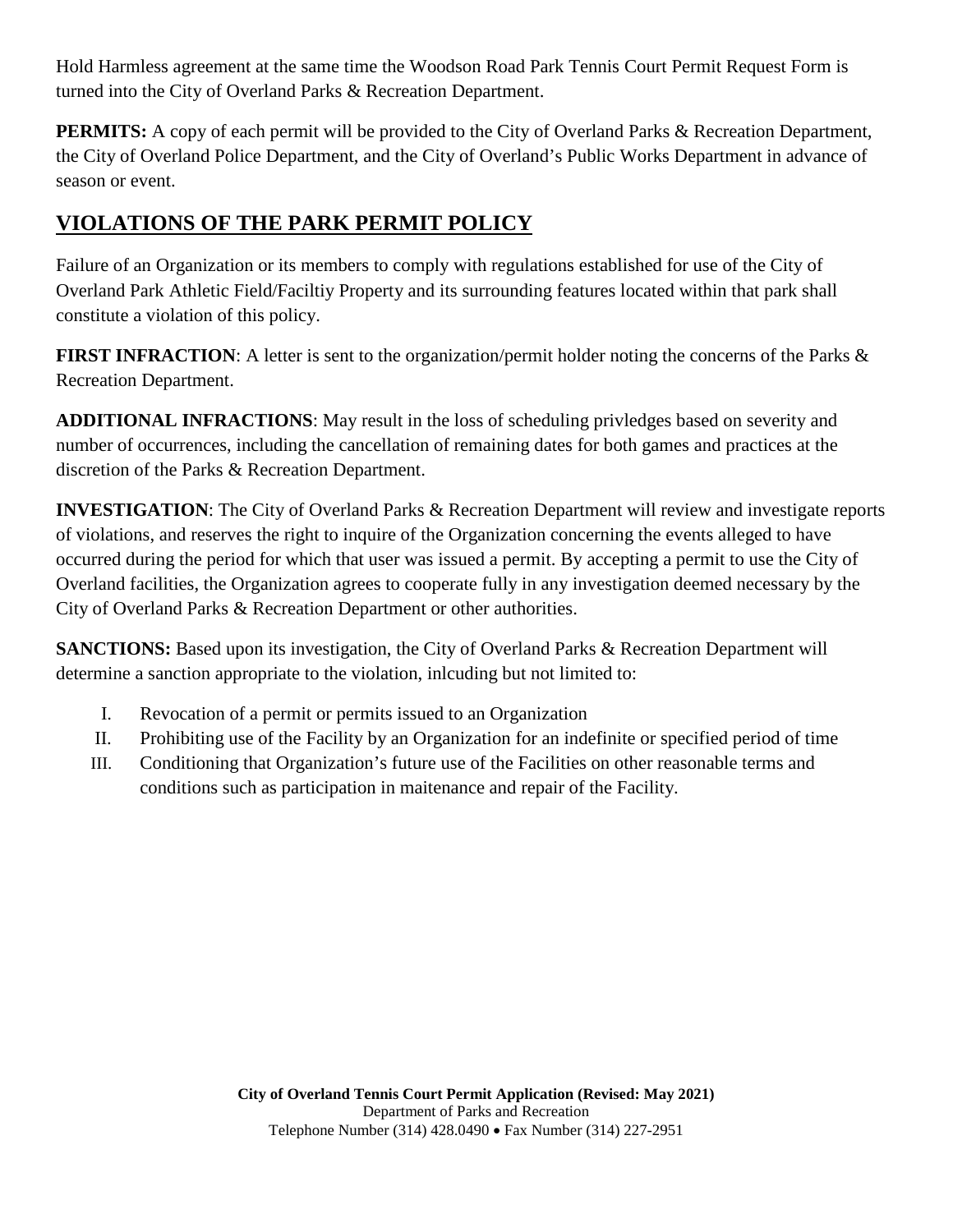# *City of Overland* **INSURANCE REQUIREMENTS CHECKLIST**

The following items are required in order to meet our minimum insurance requirements for building/field use:

- Coverage confirmation must be submitted on a current "Certificate of Liability Insurance" form.
- The Named Insured on the evidence of insurance must match the name on the contract.
- The Description of Operations / Locations / Vehicles must list the event name, event date(s), and the location of the event.
- Commercial General Liability coverage in the amount of not less than \$1,000,000 per occurrence and the aggregate limit in the amount of not less than \$3,000,000 per occurrence.
- Liability coverage must be on an "occurrence" form.
- Name "City of Overland and its officials, agents and employees" as additional insured on the Commercial General Liability insurance policy.
- The Certificate shall provide the City of Overland with a minimum thirty (30) days written notice of any cancellation, suspension or material change in coverage.
- Please use the following address for Certificate holder:
	- a. City of Overland
	- b. 9119 Lackland Road
	- c. Overland, MO 63114
- "Certificate of Liability Insurance" forms may be faxed, delivered by mail, or delivered in person.
	- a. Fax Number: 314-227-2951, Attention: Parks & Recreation Dept.
	- b. Delivered by Mail / Person:

Overland Community Center Attn: Parks & Recreation Director 9225 Lackland Road Overland, MO 63114